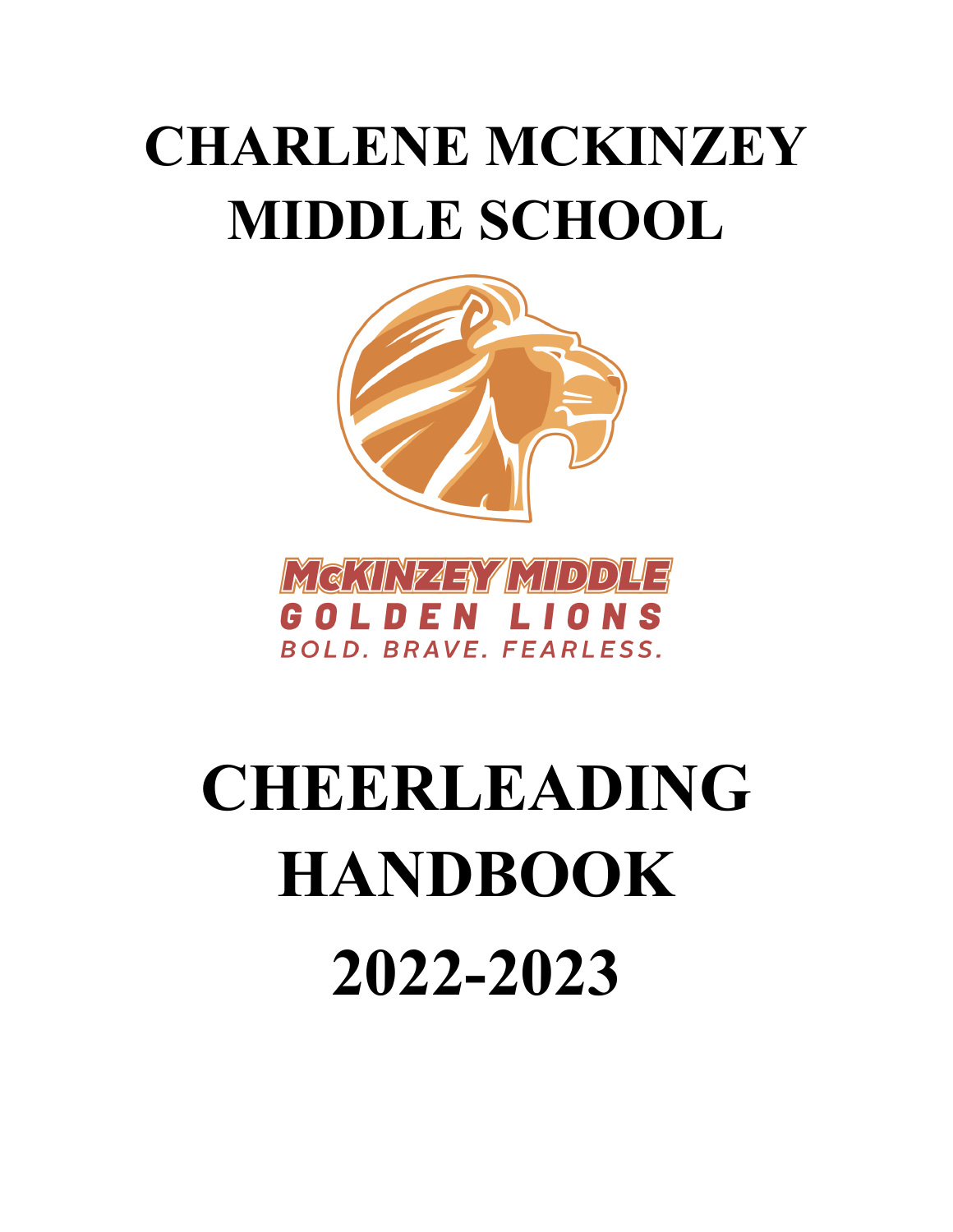#### **INTRODUCTION**

McKinzey cheerleaders are an integral part of the total school experience and membership is considered a **PRIVILEGE**. The policies, procedures and regulations in this handbook are in compliance with school board policies and administrative procedures. They are designed to provide for successful experiences for students and the efficient operation of the cheerleading program. Its purpose is to help answer student/parent questions and to serve as a guide for defining the policies and procedures for the cheerleading team. You, the cheerleader, are accountable and responsible for all guidelines contained within this handbook and for any additions that your respective sponsor might add.

#### **TABLE OF CONTENTS**

| <b>Cheer Contract</b> |
|-----------------------|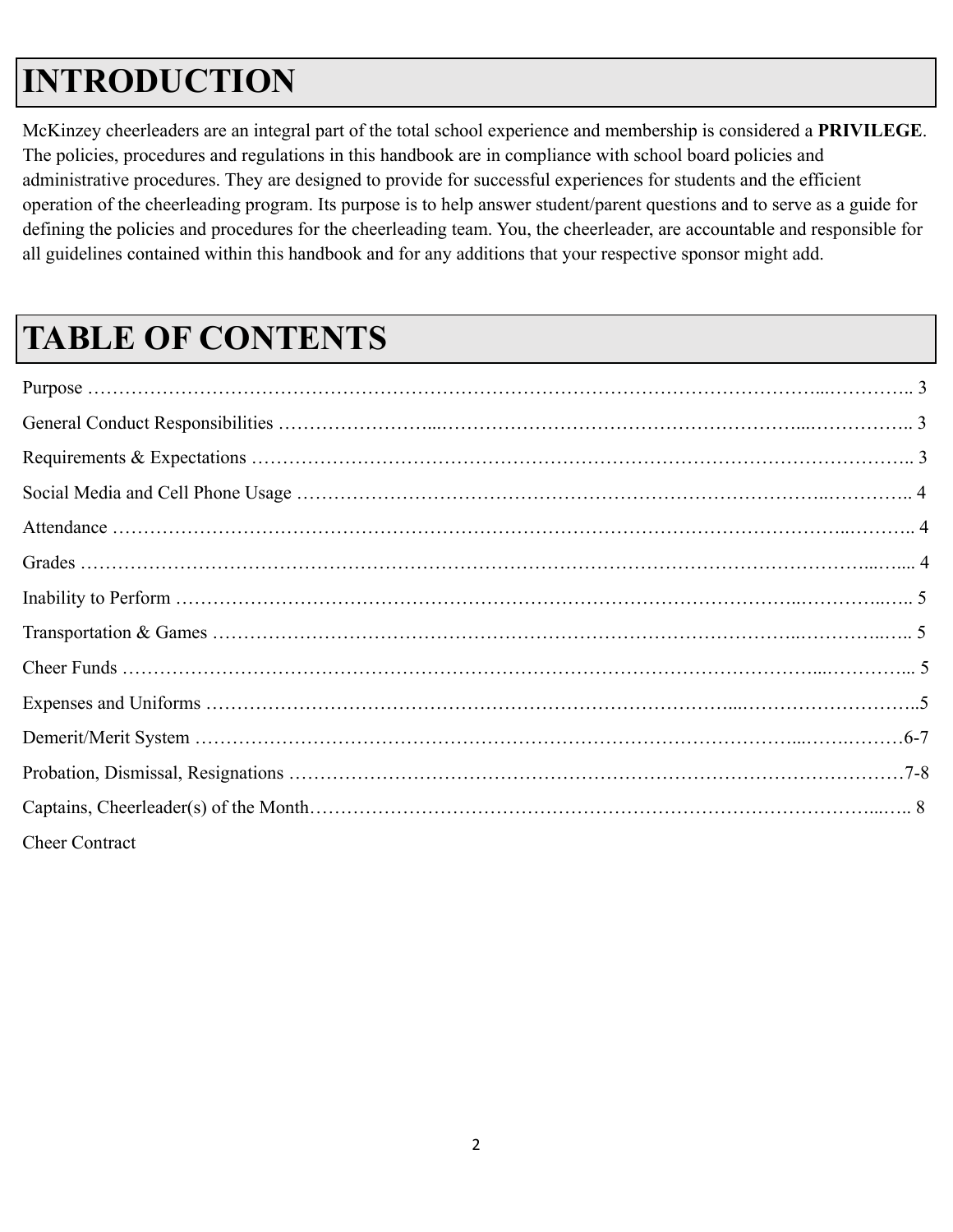#### **PURPOSE**

The Charlene McKinzey Middle School Cheer Team supports athletic and school organizations and performs for the entertainment of the greater Mansfield community. We believe that an exemplary cheerleading program is an extension of the classroom. Cheerleading offers our students an opportunity to develop and grow physically, intellectually, emotionally, and socially. Our goal is that our cheerleaders develop dance and cheer technique, as well as acquire performance skills. We want the cheerleaders to become self-disciplined and self-confident. It is vital that we promote team spirit and nurture an opportunity for artistic endeavors; and finally, we want our cheerleading team to learn the values associated with working as a team, competition, and service.

#### **GENERAL CONDUCT RESPONSIBILITIES**

CMMS cheerleaders will observe all policies set forth by the Mansfield Independent School District. All members have the responsibility to give their all, and they are expected to maintain a character above reproach. **We are judged by the company we keep and our actions in everyday life, both private and public, and are the direct reflection of the cheerleading team and our school.** Students and their parents must sign and return to the cheer sponsor the form of consent to the standards of conduct as a condition of participation on the cheerleading team.

#### **REQUIREMENTS AND EXPECTATIONS**

As **LEADERS** of our campus, CMMS cheerleaders are required to do the following:

- Participate in all activities in which the organization is involved.
- Exhibit and maintain a satisfactory attitude toward school policies and regulations.
- Attend summer camp
- Maintain acceptable academic standards (no pass, no play)
- Demonstrate good choices, strong character and responsibility at all times.
- Attend all required practices
- Complete and turn in all required paperwork

Teams are only as strong as the weakest link. **We believe that learning as a team is imperative**. To insure that we are the best cheer squad, all McKinzey cheerleaders are expected to:

- Practice to the best of their ability at all times, no matter what. Cheer requires and demands a high degree of determination, hard work, strength, dedication, and commitment.
- Abide by rules and follow directions
- Understand that any decision(s) made by the sponsor is in the best interest of the team and its individual members.
- **Have the desire to be a part of a TEAM. Individual exhibitions are neither desired nor tolerated**. There is no "I" in team.
- **● No drama or gossip about another team member or anybody else for that matter**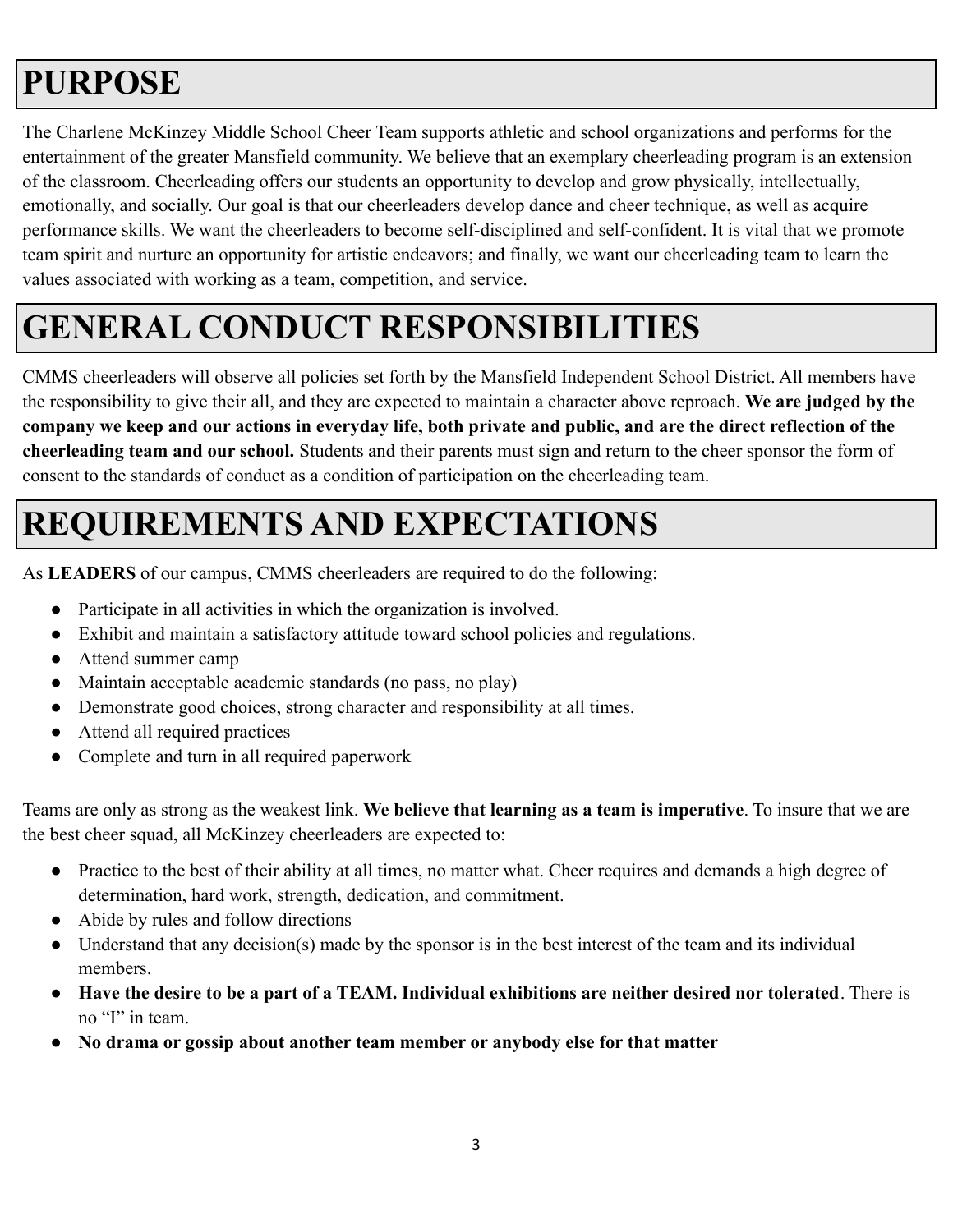#### **SOCIAL MEDIAAND CELL PHONE USE**

Maintaining a higher standard of conduct includes ensuring that all cheerleader social media accounts and internet usage are appropriate. The internet is a worldwide, publicly accessible form of communication. Any communication such as Instagram, Snapchat, Facebook, TikTok, photo sharing, texting apps or texting in general etc. appearing on the internet is public domain even if it is marked private. Members are responsible for their personal accounts and postings, as well as posting from or on other students' websites. The areas of appropriateness will include by are not limited to profane, foul, or disrespectful language (abbreviated or alluding to), pictures, suggestive poses, clothing, references to drugs, and/or tobacco, and postings (either verbal or photos) that could be interpreted as being negative or threatening towards other MISD teaching staff or team members, or that demonstrate poor sportsmanship or a disrespectful attitude towards other schools. **Any such incident will result in review by the principal (or designee) and may lead to probation or dismissal from the cheer team.**

Cheer squad members that violate the above guidelines shall be subject to the following:

- **First Offense:** The member will be asked to remove any offensive items from the website(s) and will be asked to give an apology and plan of action to deter this behavior to the principal, sponsor, and cheer team members. Parents/guardians will be contacted and made aware of the offensive behavior.
- **Second Offense:** Same as above PLUS suspension from all cheer team activities for a period of 3 days to 3 weeks to be determined by admin and sponsor.
- **Third Offense:** The member will be removed from the cheer team.

#### **ATTENDANCE**

CMMS cheerleaders will be required to attend practices before or after school, as well as during the summer break months. Time specifications will be established as school, camp, and other schedules become available to the sponsor. Summer practice is mandatory upon notification of these dates and times. Because of the importance of these practices, the demerit system will be strictly enforced.

Cheerleaders need to arrive on time to scheduled events and practices; they are required to stay until dismissed by the sponsor. It is also important that all cheerleaders are picked up within 10 minutes of dismissal. Failure to comply with this guideline may result in the student losing the privilege of participation in the next performance.

In the event of an absence, it is the **responsibility of each cheerleader to notify the sponsor as soon as possible of the absence, and it is important to note that failure of notification can result in enforcement of the demerit system**. Also, the sponsor may remove a cheerleader from a performance based on absences if it is in the best interest and safety of the team.

#### **GRADES**

Charlene McKinzey Cheer follows the UIL rule of "No Pass, No Play". It is the responsibility of the cheerleader to weekly check Skyward and all learning platforms for grades and assignments. If a cheerleader is failing on a report card, they must still dress out and attend all events/practices, but they will not be able to participate until their progress report shows a passing grade. Please ask the sponsor(s) about grading in Advanced classes. If the cheerleader fails 2 or more six weeks, dismissal from the team will occur.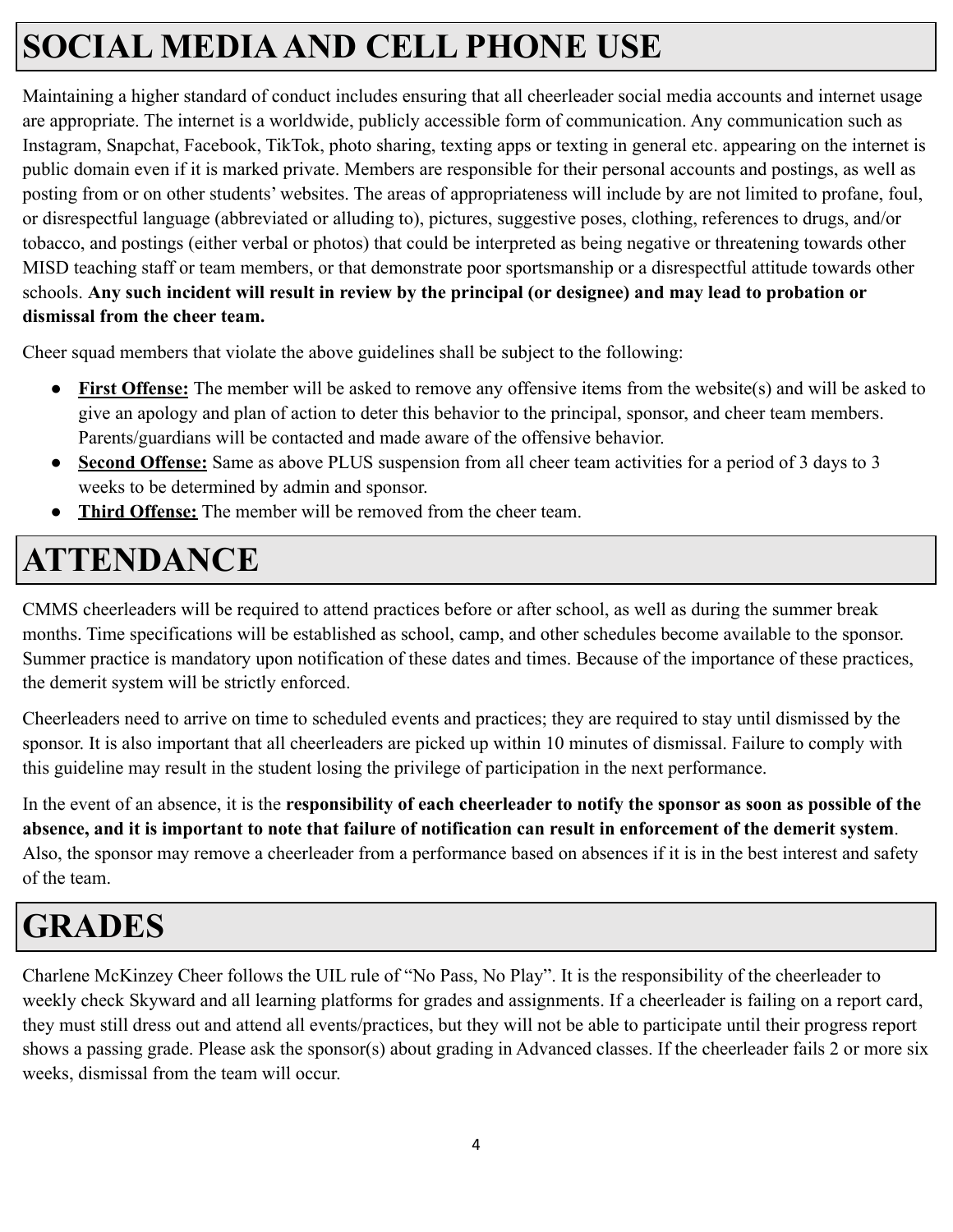#### **INABILITY TO PERFORM**

Any cheerleader who is ill and has a parent/guardian note may be excused from practice/performance/activity. If any cheerleader is suffering from an injury, they will be excused from practice/performance/activity only if a note is written from the doctor explaining the extent of the injury and workout limitations. In order to return to full participation, the cheerleader must have a medical release from the doctor on file. If a cheerleader is on probation or not performing due to demerits, they must still dress out and attend all events and performances.

#### **TRANSPORTATION AND GAMES**

The cheer team may occasionally travel to Lake Ridge for football and/or basketball games. Cheerleaders are responsible for their own transportation. Student conduct is to be the highest level on any trip. Cheerleaders will meet promptly at the designated place and time for all trips. Carpooling to events is permitted, but if a cheerleader is leaving an event with someone other than their parent/guardian, the sponsor needs to be made aware.

#### **CHEER FUNDS**

All cheerleaders must fulfill all financial responsibilities by the due date set by the sponsor. Failure to do so will result in not being able to try-out in the coming years. Before cheer disbands, all monies left in account will be spent on needed supplies to be used campus-wide.

#### **EXPENSES AND UNIFORM**

Please understand that participation on the CMMS Cheerleading team can be quite expensive. We have done our best to keep the expenses manageable. Once cheerleaders have been chosen, the next step is fittings and a parent meeting. Once all fittings and choices are complete, the sponsor will provide each cheerleader with their anticipated expenses. Expenses are estimated annually and may vary due to each member's needs and uniform choices. All expenses are due before uniforms are distributed. Failure to adhere to financial responsibilities may result in not receiving required cheerleading uniform and materials and possible suspension from the performance until financial obligations have been met. Cheerleaders may not wear the group's uniform/costume unless the sponsor so designates. Cheerleaders must wear all parts of the performance uniform while in public. The performance uniform includes shell, sports bra, skirt, spanks, shoes, white ankle socks, bow, and pom poms. **The uniform/costume should be respected at all times, and it should not be shared with non-members of the organization. This includes jackets and practice gear.** Uniform/practice wear checks will occur every time the cheerleader is required to wear it.

#### **DEMERIT SYSTEM**

Demerits may be given by the sponsor(s), and a record of demerits will be maintained by the cheer sponsor(s). Each demerit shall be acknowledged by that cheerleader's initials, and the cheerleader may review her demerit record at any time if a request is made to the sponsor. Demerits will be given starting from try-out to try-out with each cheerleader having a clean slate from year to year. **If a member receives 12 demerits in one year, she will be removed from the team immediately.** Conditioning must be scheduled with the sponsor, but typically occurs after a normal scheduled practice.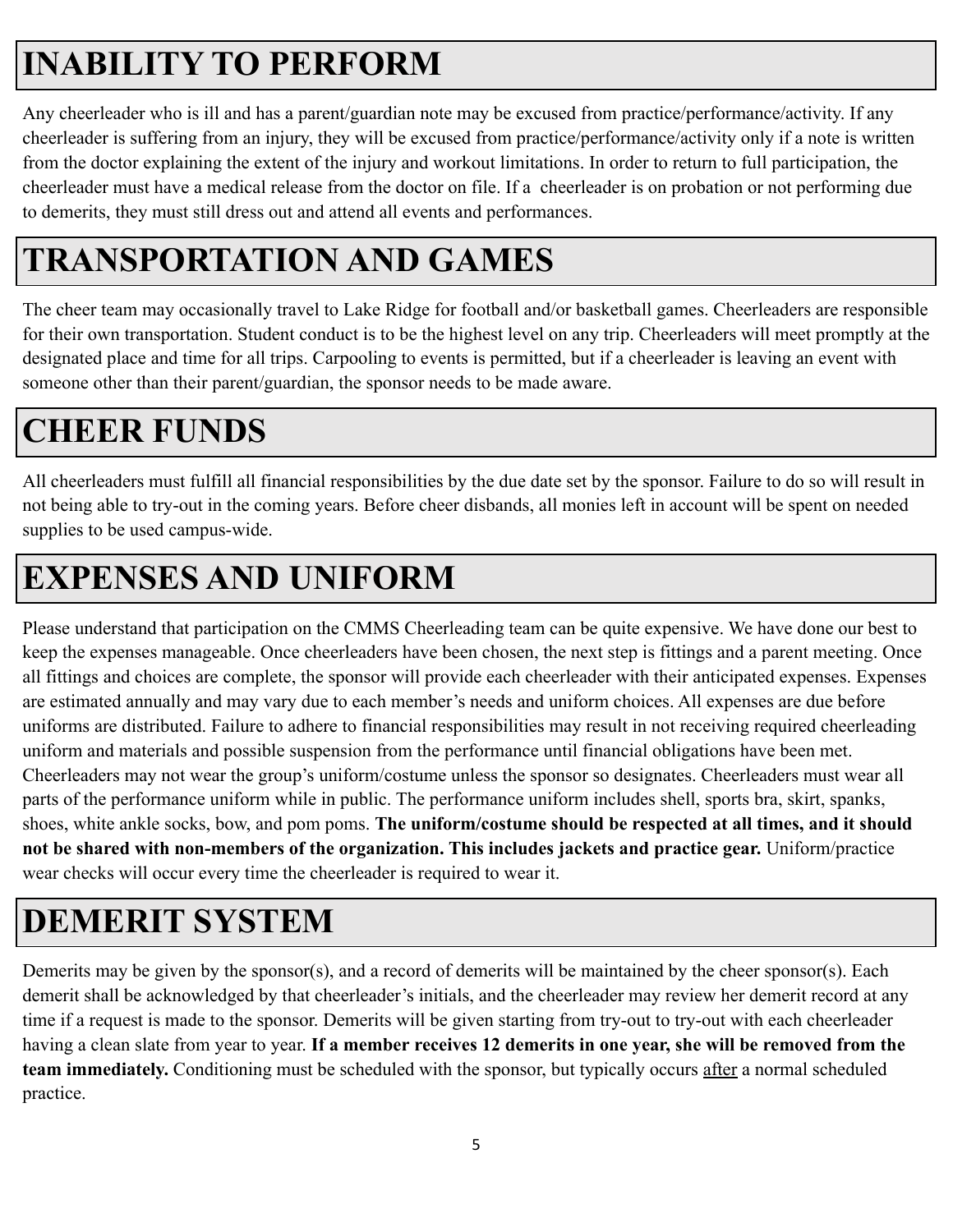| Demerit# | Consequence                                                        |
|----------|--------------------------------------------------------------------|
|          | <b>Warning</b>                                                     |
|          | Warning                                                            |
| 3        | Conditioning determined by coach                                   |
| 4        | Conditioning determined by coach                                   |
| 5        | Conditioning determined by coach and a one event benching          |
| 6        | 1 week probation determined by coach and parent notification       |
| 7        | Conditioning determined by coach                                   |
| 8        | Conditioning determined by coach and a one event benching          |
| 9        | 1 week probation determined by coach and parent notification       |
| 10       | Conditioning determined by coach                                   |
| 11       | Conditioning determined by coach and a one event benching          |
| 12       | $3rd$ probation, dismissal from the squad and parent notification. |

#### **One (1) Demerit will be issued for each violation of the below expectations (CL=Cheerleader):**

- CL is tardy to beginning of practice or game or coming back from a break
- CL is absent from practice and CL does not give notice to sponsor(s)
- CL is unprepared (doesn't know material)
- CL has jewelry on (of any type) or gum during practice/game/event
- CL displays insubordination
- CL shows disrespect to any coach/teacher, another squad member, or student
- Sponsor(s)/Coach(es) receive email from CL's teacher in regards to poor choices/work ethic
- CL is caught cursing or displaying inappropriate gestures
- CL acted in an unsafe manner
- CL leaves trash or belongings at any practice/game/event.
- CL allows non-member to wear any CMMS cheer clothing.
- CL is not wearing appropriate practice wear or not in correct uniform for game day
- CL does not have hair pulled up/back for practice/game/event
- CL did not complete or return things by due date
- CL is not maintaining proper sideline etiquette and behavior (excessive talking, unsportsmanlike conduct, breaking formation, not paying attention etc.)
- CL is in possession of cell phone during practice/game/event without permission
- CL shows lack of effort
- CL shows lack of effort in school spirit (i.e. pep rallies, dress up days etc)
- CL has bra strap showing with uniform (this includes bright colored sports bras)
- Assignment to ISS results in a 2 event probation.
- Assignment to BIC results in automatic removal from the team.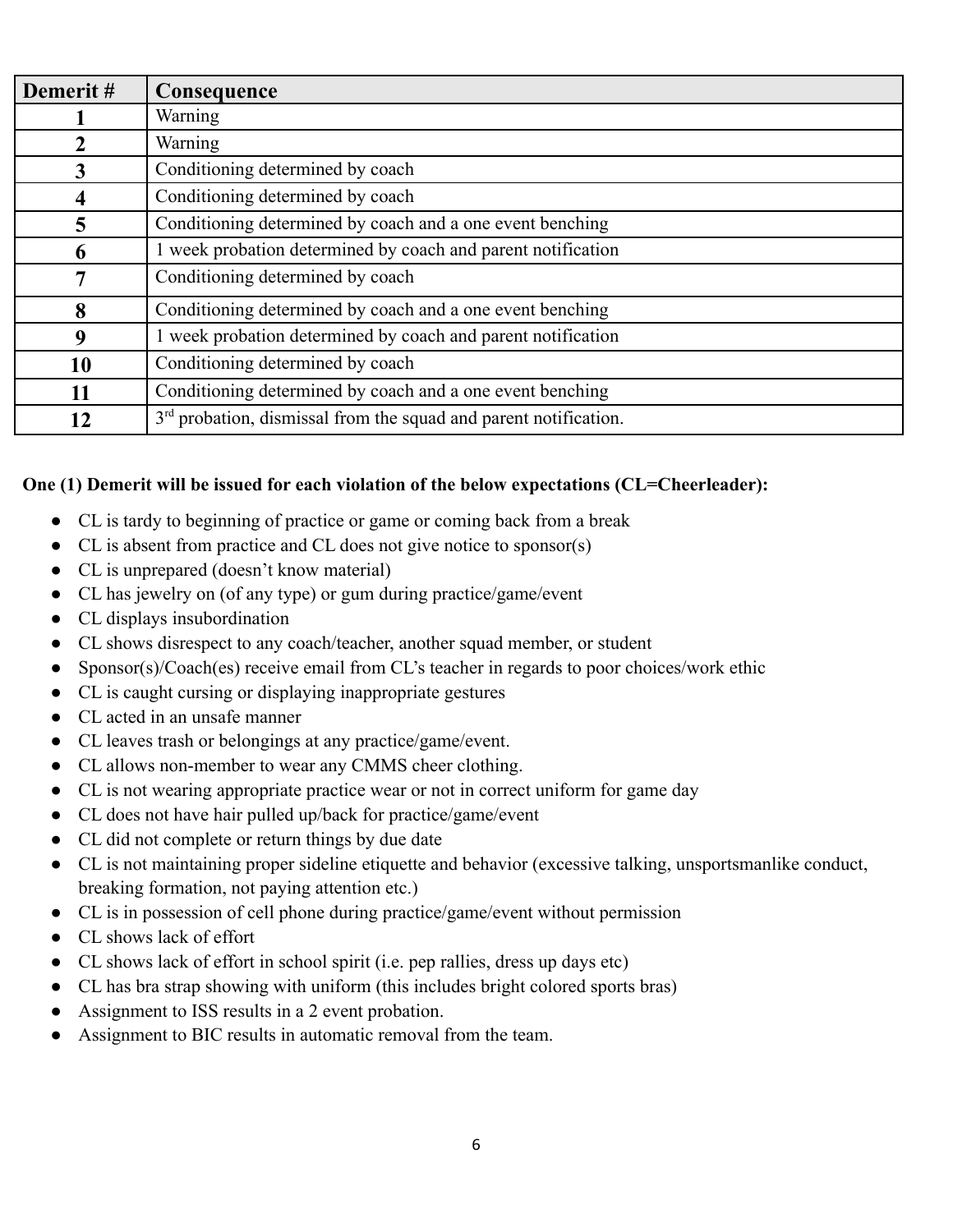#### **MERIT SYSTEM**

The merit system is in place to ensure that cheerLEADERS are the true LEADERS of the school. **MERITS DO NOT COUNTERACT DEMERITS.** The cheerleaders are required to earn 6 merits per six weeks, but more is always better. Cheerleaders will be required to submit a Merit Tracking Form to the sponsor(s) by the end of each six weeks. **Failure to complete merits will result in a 1 event probation.**

| All A Honor (copy of report card must be stapled to merit form)                                    | 5 merits                                              |
|----------------------------------------------------------------------------------------------------|-------------------------------------------------------|
| Perfect Attendance (no unexcused absences/copy of Skyward attendance report stapled to merit form) | 4 merits                                              |
| $A & B$ Honor Roll (copy of report card must be stapled to merit form)                             | 3 merits                                              |
| Community Service outside of school (signature required)                                           | 1 merit per hour                                      |
| Making and hanging up spirit signs to decorate the school (must be approved by coach)              | 2 merits per sign (Only 1 a six weeks allowed)        |
| Create a cheer for the team to perform that includes a jump or standing tumbling                   | <b>1 merit per cheer</b> (Only 1 a six weeks allowed) |
| Any other merit approved by the coach(es) PRIOR to obtaining merit.                                | Amount determined by coach                            |

#### **PROBATION, DISMISSAL, RESIGNATION**

Failure to comply with any regulation as stated in the handbook may result in probation for the cheerleader in question until the reason for probation is corrected to the satisfaction of the sponsor. Please refer to the demerit system.

A cheerleader on probation may not participate in performing activities, but she is required to fulfill all other responsibilities. A cheerleader on probation must still dress out and attend all events.

Cheerleaders must display appropriate behavior both in and out of school. Probationary status and/or dismissal from the cheer team may be given to members for the following reasons:

- Use of alcohol or controlled substance
- Smoking
- Physical or health condition not related to illness or injury
- Inappropriate behavior as determined by sponsor
- Failure to abide by school policies or city, county, state, or federal law
- Failing 2 six weeks
- Lack of respect towards sponsor, MISD personnel and school property
- Assignment to BIC
- Unexcused absence
- Losing interest in group
- Refusal to participate in scheduled activity
- Violation of any of the conditions required for membership
- Probation or dismissal due to demerit system

A cheerleader who is dismissed from the team for disciplinary reasons may try-out for the following year. Quitting the team is NOT an option for any cheerleader at any time unless there are serious circumstances that are determined by school administration and sponsor. If choosing to resign, the cheerleader must write a letter to the team explaining why they are resigning.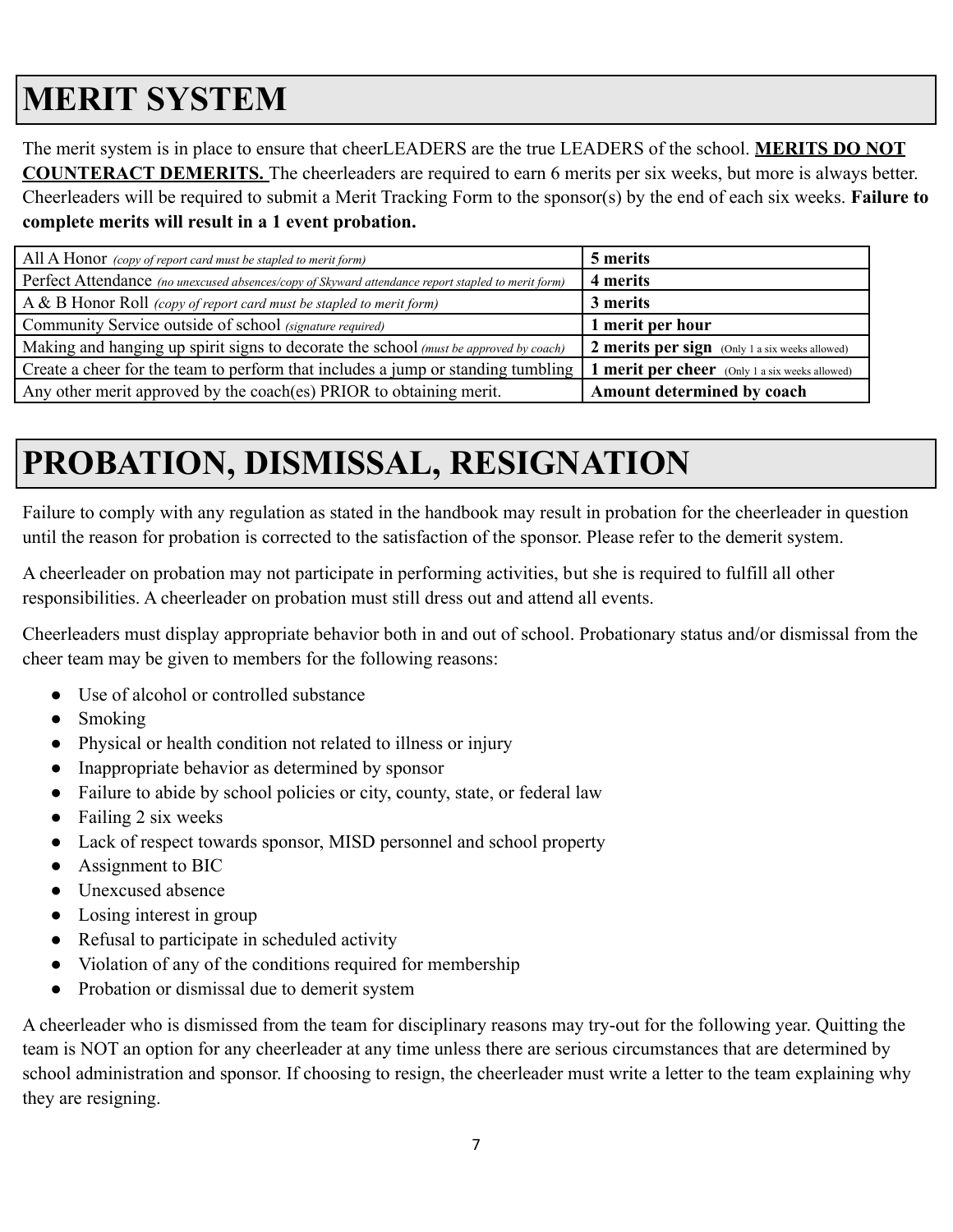#### **CHEER CAPTAIN(S)/CHEERLEADER(S) OF THE MONTH**

It is the sponsor's decision whether or not to follow the cheer captain election process or the appointed cheerleaders of the month for each season. The decision depends on how many veterans return to the team for their 2<sup>nd</sup> year and the maturity of the team.